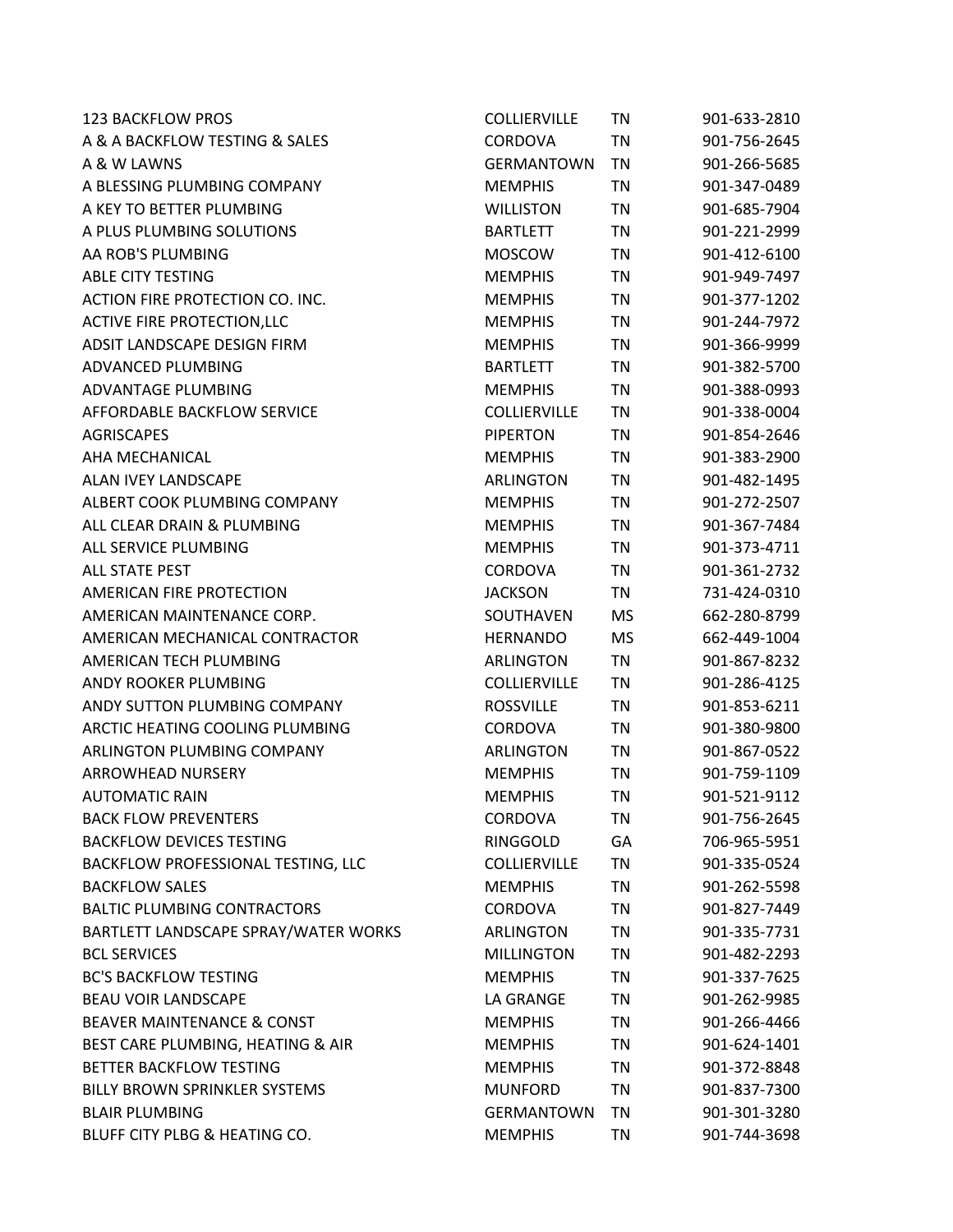| <b>BONDS PLUMBING COMPANY</b>         | <b>MEMPHIS</b>      | TN        | 901-380-9887 |
|---------------------------------------|---------------------|-----------|--------------|
| <b>BOYD'S BACKFLOW TESTING</b>        | <b>MEMPHIS</b>      | <b>TN</b> | 901-568-2149 |
| BREWER POOL AND LANDSCAPING CO.       | <b>MEMPHIS</b>      | ΤN        | 901-826-5774 |
| <b>BROOKS PLUMBING COMPANY</b>        | <b>MEMPHIS</b>      | ΤN        | 901-526-8452 |
| <b>C &amp; T LANDSCAPE</b>            | <b>COLLIERVILLE</b> | <b>TN</b> | 901-362-8183 |
| <b>CAREFREE IRRIGATION SERVICE</b>    | <b>MEMPHIS</b>      | ΤN        | 901-757-8221 |
| CARRS LAWN-LANDSCAPE-TREE             | <b>MEMPHIS</b>      | <b>TN</b> | 901-270-4727 |
| CATES CO.                             | <b>MEMPHIS</b>      | ΤN        | 901-387-0023 |
| CENTRAL SALES CO. (WILKINS ZUR        | <b>MEMPHIS</b>      | ΤN        | 901-278-2251 |
| <b>CENTURY FIRE PROTECTION</b>        | <b>KNOXVILLE</b>    | <b>TN</b> | 865-281-0277 |
| <b>CHANDLER'S LAWN SERVICE</b>        | <b>OLIVE BRANCH</b> | MS        | 662-895-4110 |
| <b>CHOATES HVAC</b>                   | <b>CORDOVA</b>      | TN        | 901-755-4797 |
| <b>CLEVELAND PUMPING</b>              | <b>MILLINGTON</b>   | ΤN        | 901-353-4422 |
| <b>COATES COMPANY</b>                 | <b>MEMPHIS</b>      | <b>TN</b> | 901-249-7904 |
| COBB PLUMBING CO., INC.               | <b>MEMPHIS</b>      | <b>TN</b> | 901-377-6721 |
| <b>COE LAWN CARE</b>                  | <b>COLLIERVILLE</b> | TN        | 901-218-2918 |
| <b>COKER PLUMBING CO</b>              | <b>MILLINGTON</b>   | ΤN        | 901-574-1457 |
| <b>COLLIERVILLE PLUMBING</b>          | <b>COLLIERVILLE</b> | ΤN        | 901-861-5122 |
| <b>COMMERCIAL ADVISORS</b>            | <b>MEMPHIS</b>      | ΤN        | 901-523-3333 |
| <b>COMMERCIAL FIRE PROTECTION</b>     | <b>MEMPHIS</b>      | TN        | 901-362-6250 |
| <b>CONWAY SERVICES</b>                | <b>CORDOVA</b>      | ΤN        | 901-384-3511 |
| <b>CORDOVA PLUMBING</b>               | <b>GERMANTOWN</b>   | ΤN        | 901-753-3815 |
| <b>COUSTOM PLUMBING</b>               | ASHLAND             | MS        | 901-651-1111 |
| CS <sub>3</sub>                       | <b>BARTLETT</b>     | <b>TN</b> | 901-382-6202 |
| <b>CULPEPPER PLUMBING COMPANY</b>     | <b>MEMPHIS</b>      | TN        | 901-685-8842 |
| D & D PLUMBING                        | <b>BYHALIA</b>      | MS        | 901-428-1803 |
| DAMON-MARCUS COMPANY                  | <b>BARTLETT</b>     | ΤN        | 901-377-9400 |
| DAVID BOOKER CONSTRUCTION             | <b>MILLINGTON</b>   | ΤN        | 901-872-7004 |
| <b>DC ENTERPRISES</b>                 | CORDOVA             | <b>TN</b> | 901-756-2645 |
| DEDICATED LANDSCAPE SERVICES          | <b>COLLIERVILLE</b> | ΤN        | 901-861-9855 |
| <b>DRAINGO</b>                        | <b>BRIGHTON</b>     | <b>TN</b> | 901-475-1997 |
| DREAMSCAPES LANDSCAPING               | CORDOVA             | ΤN        | 901-754-1022 |
| DRENCH LAWNCARE & IRRIGATION          | <b>OLIVE BRANCH</b> | MS        | 662-890-5448 |
| ECHO SYSTEMS LANDSCAPE SERVICE        | <b>MEMPHIS</b>      | ΤN        | 901-488-9023 |
| <b>ECOLOGIC SERVICES</b>              | <b>MEMPHIS</b>      | ΤN        | 901-331-2779 |
| EJH PLUMBING                          | <b>MEMPHIS</b>      | <b>TN</b> | 901-674-5512 |
| <b>ELGART/MORIARTY COMPANIES</b>      | <b>MEMPHIS</b>      | ΤN        | 901-857-8020 |
| <b>EPM SERVICES</b>                   | <b>HERNANDO</b>     | MS        | 901-484-4164 |
| <b>FATCHETT GROSE FIRE PROTECTION</b> | SOMERVILLE          | TN        | 901-457-9151 |
| FIRETEAM CORPORATION                  | <b>TRACY CITY</b>   | ΤN        | 931-592-6111 |
| FLEETWOOD LANDSCAPE DESIGN            | <b>OLIVE BRANCH</b> | MS        | 901-335-7511 |
| FLEETWOOD PLUMBING CO.                | <b>MEMPHIS</b>      | ΤN        | 901-458-2848 |
| <b>FOUR SEASON LAWN CARE</b>          | <b>CORDOVA</b>      | <b>TN</b> | 901-268-1883 |
| <b>GCA SERVICES</b>                   | <b>BARTLETT</b>     | ΤN        | 901-371-2290 |
| <b>GD INC. HOLLAWELL</b>              | <b>MEMPHIS</b>      | <b>TN</b> | 901-355-9370 |
| <b>GENERAL PLUMBING CO.</b>           | <b>MEMPHIS</b>      | <b>TN</b> | 901-795-2000 |
| <b>GIPSON MECHANICAL</b>              | <b>MEMPHIS</b>      | ΤN        | 901-388-6149 |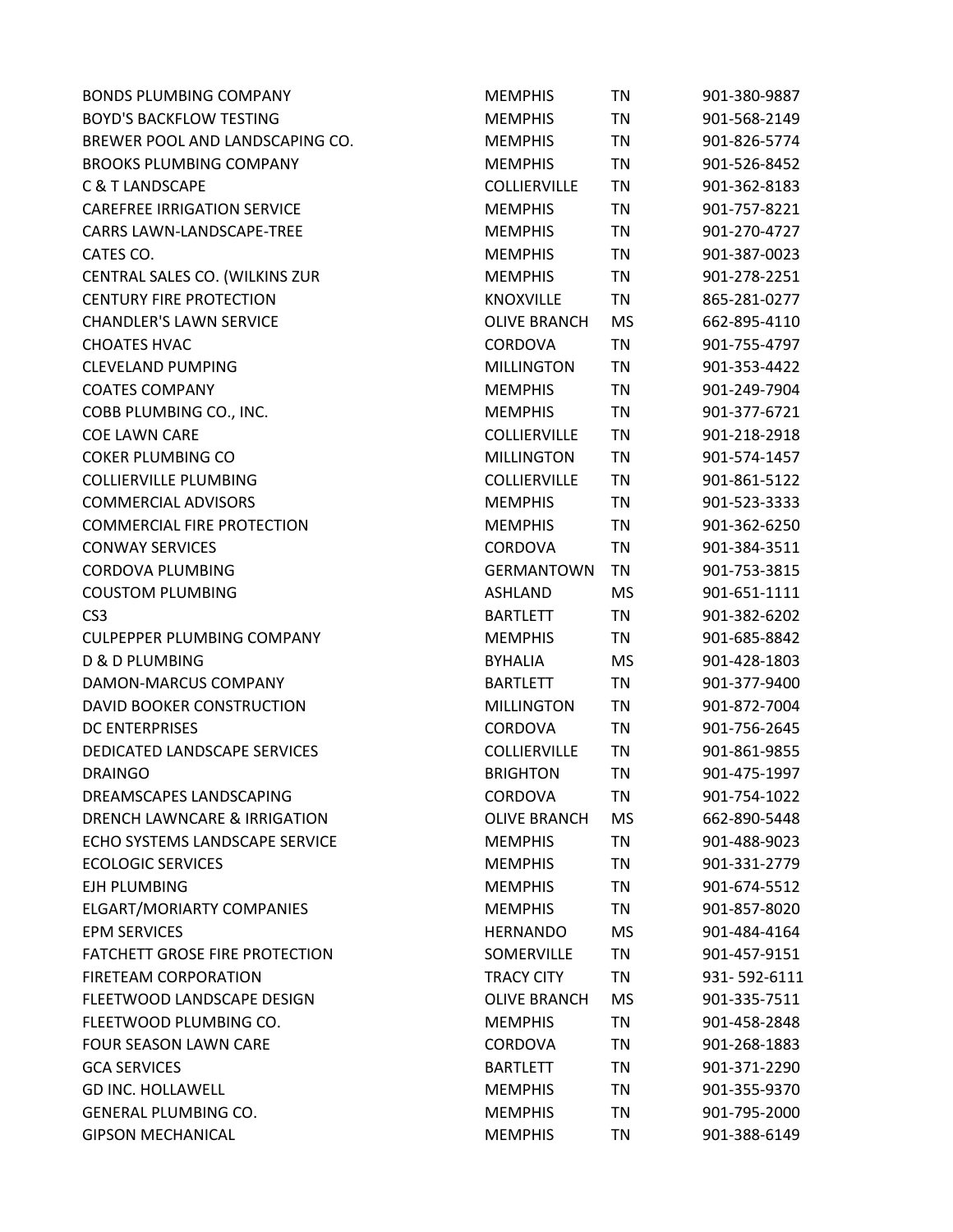| <b>GLENN TERHUNE PLUMBING</b>               | <b>BARTLETT</b>        | ΤN        | 901-767-7501 |
|---------------------------------------------|------------------------|-----------|--------------|
| <b>GLOBAL FIRE SPRINKLER</b>                | <b>FLORENCE</b>        | AL        | 256-740-5633 |
| <b>GRASSLAND IRRIGATION</b>                 | <b>HERNANDO</b>        | <b>MS</b> | 662-429-7776 |
| <b>GREEN - EARTH LLC.</b>                   | <b>GERMANTOWN</b>      | <b>TN</b> | 901-491-0860 |
| <b>GREEN EARTH LAWNSCAPES LLC</b>           | <b>MEMPHIS</b>         | TN        | 901-210-0896 |
| <b>GREENLINE LANDSCAPE</b>                  | <b>MEMPHIS</b>         | TN        | 901-527-0444 |
| <b>GREENSCAPE LAWN SERVICES</b>             | <b>MEMPHIS</b>         | TN        | 90-372-2100  |
| <b>GREENWATER</b>                           | <b>GERMANTOWN R TN</b> |           | 901-484-6890 |
| <b>GREG HUNT PLUMBING</b>                   | <b>MEMPHIS</b>         | ΤN        | 901-674-0014 |
| <b>GRIFFIN LAWN &amp; LANDSCAPE</b>         | <b>MEMPHIS</b>         | TN        | 901-384-4944 |
| <b>GRINNELL FIRE PROTECTION</b>             | <b>MEMPHIS</b>         | ΤN        | 901-377-8020 |
| <b>GROUNDMASTERS LLC</b>                    | <b>MEMPHIS</b>         | ΤN        | 901-380-5460 |
| <b>H &amp; S PLUMBING</b>                   | <b>MEMPHIS</b>         | <b>TN</b> | 901-207-2070 |
| <b>HARDAWAY PLUMBING</b>                    | <b>BARTLETT</b>        | <b>TN</b> | 901-734-4200 |
| <b>HARDIN &amp; SONS PLUMBING</b>           | <b>MEMPHIS</b>         | TN        | 901795-1606  |
| <b>HARGROVE CONSTRUCTION</b>                | <b>MEMPHIS</b>         | ΤN        | 901-496-4579 |
| HARMEIER'S LAWN SERVICE                     | <b>MEMPHIS</b>         | <b>TN</b> | 901-674-8285 |
| <b>HARRY JONES PLB/HTG</b>                  | <b>MEMPHIS</b>         | TN        | 901-351-0422 |
| HAYNES PLUMBING COMPANY                     | <b>MEMPHIS</b>         | <b>TN</b> | 901-381-8606 |
| <b>HEALTHY LAWN IRRIGATION</b>              | <b>BARTLETT</b>        | TN        | 901-380-1261 |
| <b>HENLEY PLUMBING</b>                      | GERMANTOWN             | TN        | 901-755-0920 |
| <b>HERBI SYSTEMS</b>                        | <b>BARTLETT</b>        | <b>TN</b> | 901-382-5296 |
| <b>HERDON BROTHERS LAWN CARE</b>            | <b>CORDOVA</b>         | ΤN        | 901-444-2421 |
| HILL LANDSCAPING & DESIGN                   | <b>OAKLAND</b>         | TN        | 901-412-2209 |
| <b>HILL SERVICES INC</b>                    | <b>MEMPHIS</b>         | TN        | 901-388-7500 |
| <b>HILLER PHC MEMPHIS</b>                   | <b>CORDOVA</b>         | ΤN        | 901-399-7020 |
| <b>HOLLANDSWORTH IRRIGATION SVCS</b>        | <b>MEMPHIS</b>         | <b>TN</b> | 901-351-9158 |
| HOME INSPECTIONS LLC                        | <b>MEMPHIS</b>         | TN        | 901-734-0555 |
| <b>HUGHES PLUMBING</b>                      | <b>BYHALIA</b>         | <b>MS</b> | 662-838-4242 |
| <b>HUGO PLUMBING COMPANY</b>                | <b>BARTLETT</b>        | ΤN        | 901-386-4664 |
| <b>HYDROMATIC SERVICES</b>                  | <b>MEMPHIS</b>         | <b>TN</b> | 901-237-0814 |
| <b>IMMACULATE LANDSCAPING</b>               | <b>OLIVE BRANCH</b>    | MS        | 662-890-7950 |
| INDUSTRIAL MECHANICAL CONTRACT              | <b>MEMPHIS</b>         | TN        | 901-396-6600 |
| <b>INDUSTRIAL SALES</b>                     | <b>BARTLETT</b>        | ΤN        | 901-380-5460 |
| <b>INTERNATIONAL FIRE PROTECTION</b>        | NASHVILLE              | TN        | 615-248-6701 |
| <b>IRRIGATION DOCTOR</b>                    | <b>MEMPHIS</b>         | <b>TN</b> | 901-481-7054 |
| J & A MECHNICAL INC.                        | <b>CORDOVA</b>         | ΤN        | 901-752-5099 |
| <b>J &amp; J LAWN CARE &amp; IRRIGATION</b> | <b>MEMPHIS</b>         | ΤN        | 901-335-2157 |
| <b>JACKSON HOUSE PLUMBING</b>               | <b>ARLINGTON</b>       | ΤN        | 901-290-5066 |
| JD LANDSCAPE LLC                            | LAKELAND               | TN        | 901-605-9033 |
| JERRY CULVER'S PLUMBING                     | SOMERVILLE             | TN        | 901-465-8185 |
| JIM DOUGLAS AND SONS PLUMBING               | <b>GERMANTOWN</b>      | TN        | 901-754-3707 |
| JIM FIELDS PLBG.HTG & A/C                   | <b>BARTLETT</b>        | TN        | 901-385-7733 |
| <b>JM ENTERPRISES</b>                       | <b>MEMPHIS</b>         | ΤN        | 901-277-2234 |
| JOHNSON PLUMBING CO.                        | <b>PIPERTON</b>        | ΤN        | 901-854-5146 |
| K & G BACKFLOW TESTING                      | <b>MEMPHIS</b>         | ΤN        | 901-368-0305 |
| K.C. PLUMBING & HEATING                     | <b>MEMPHIS</b>         | ΤN        | 901-683-4938 |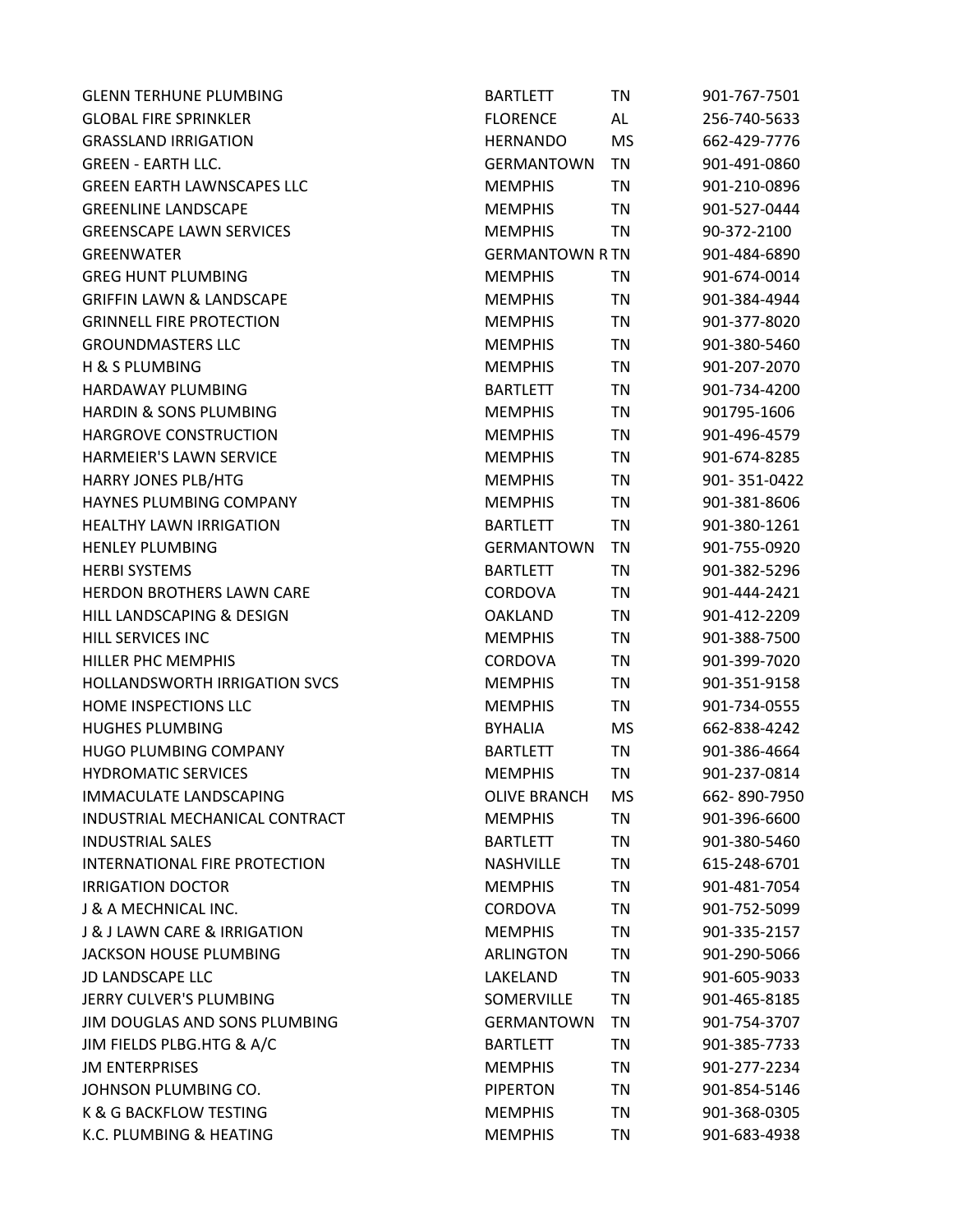| <b>KEITHLEY IRRIGATION</b>             | <b>MEMPHIS</b>      | TN        | 901-452-3545 |
|----------------------------------------|---------------------|-----------|--------------|
| <b>KEN WATSON IRRIGATION</b>           | <b>CORDOVA</b>      | <b>TN</b> | 901-759-9856 |
| <b>KENNY'S BACKFLOW TESTING</b>        | <b>BARTLETT</b>     | TN        | 901-383-2088 |
| KEVIN WRIGHT PLUMBING                  | <b>MEMPHIS</b>      | TN        | 901-387-4530 |
| <b>KEY FIRE PROTECTION</b>             | <b>JACKSON</b>      | TN        | 731-424-0130 |
| <b>KJS</b>                             | <b>MILLINGTON</b>   | <b>TN</b> | 901-874-7081 |
| KRAG PLUMBING COMPANY, INC.            | <b>MEMPHIS</b>      | <b>TN</b> | 901-332-1449 |
| <b>L&amp;L IRRIGATION</b>              | <b>CORDOVA</b>      | TN        | 901-634-2222 |
| <b>LANDSCAPE CREATIONS INC</b>         | <b>CORDOVA</b>      | TN        | 901-754-9507 |
| LANDSCAPE SERVICES GROUP               | COLLIERVILLE        | TN        | 901-861-6377 |
| <b>LANDSCAPE WORKS</b>                 | <b>MEMPHIS</b>      | TN        | 901-327-5270 |
| LANDSCAPE WORKSHOP                     | <b>MEMPHIS</b>      | <b>TN</b> | 901-382-9000 |
| LARRY JOHNSTON PLBG INC.               | <b>MEMPHIS</b>      | <b>TN</b> | 901-861-0277 |
| LARRY O PLUMBING                       | <b>GERMANTOWN</b>   | TN        | 901-754-1848 |
| <b>LASCO FIRE PROTECTION</b>           | <b>MEMPHIS</b>      | TN        | 901-526-1181 |
| LAWHON LANDSCAPE                       | <b>MEMPHIS</b>      | TN        | 901-754-7474 |
| LAWNWATER IRRIGATION INC               | <b>MEMPHIS</b>      | TN        | 901-751-3875 |
| <b>LEGACY PLUMBING</b>                 | <b>CORDOVA</b>      | TN        | 901-751-1448 |
| LEISURE SCAPES                         | SPRINGDATE          | AR        | 479-306-4934 |
| LLOYD EUBANKS PLUMBING                 | <b>JACKSON</b>      | TN        | 731-658-3915 |
| <b>LOVELY LAWNS</b>                    | <b>MEMPHIS</b>      | <b>TN</b> | 901-848-5060 |
| <b>MCCRAW SERVICES</b>                 | <b>MEMPHIS</b>      | TN        | 901-605-2071 |
| MCDONALD'S PLUMBING CO                 | <b>MEMPHIS</b>      | TN        | 901-398-7529 |
| MCFALL LANDSCAPING                     | <b>EADS</b>         | TN        | 901-867-3800 |
| MCGRATH PLUMBING                       | <b>MEMPHIS</b>      | <b>TN</b> | 901-377-1436 |
| MCMAHAN LANDSCAPE                      | <b>OAKLAND</b>      | <b>TN</b> | 901-465-8220 |
| MECHANICAL SYSTEMS COMPANY             | <b>MEMPHIS</b>      | TN        | 901-369-9822 |
| <b>MEMPHIS IRRIGATION</b>              | <b>ATOKA</b>        | TN        | 901-605-2071 |
| <b>MEMPHIS LANDSCAPE</b>               | <b>CORDOVA</b>      | TN        | 901-343-6400 |
| METER SERVICES & SUPPLY CO.            | <b>MEMPHS</b>       | TN        | 901-332-4942 |
| MICHAEL CHERHAN PONDS AND IRRIGATION   | <b>OLIVE BRANCH</b> | <b>MS</b> | 901-653-7982 |
| <b>MICKEY FLOYD</b>                    | <b>BARTLETT</b>     | TN        | 901-490-4500 |
| MID AMERICA PLUMBING                   | <b>MEMPHIS</b>      | <b>TN</b> | 901-567-5659 |
| MID SOUTH PLUMBING CO                  | <b>MEMPHIS</b>      | TN        | 901-743-0342 |
| MID-SOUTH IRRIGATION & LANDSCAPE       | <b>CORDOVA</b>      | TN        | 901-371-6023 |
| MID-SOUTH LAND DESIGN                  | SOUTHAVEN           | <b>MS</b> | 662-402-1697 |
| MID-SOUTH SEPTIC                       | <b>ARLINGTON</b>    | <b>TN</b> | 901-867-2085 |
| MIDTOWN ELEC (MTE)                     | <b>MEMPHIS</b>      | TN        | 901-527-4324 |
| MILES PLUMBING CO.                     | <b>MEMPHIS</b>      | TN        | 901-380-1252 |
| MITCH WRIGHT PLBG HEATING & AI         | <b>MEMPHIS</b>      | TN        | 662-349-3547 |
| <b>MOISER PLUMBING</b>                 | <b>MEMPHIS</b>      | TN        | 901-765-7193 |
| <b>MOORE IRRIGATION</b>                | CORDOVA             | TN        | 901-755-3433 |
| MORGAN & THORNBURG MECHANICAL          | <b>MEMPHIS</b>      | TN        | 901-365-4936 |
| <b>MORIARTY HEATING &amp; PLUMBING</b> | <b>MEMPHIS</b>      | TN        | 901-870-6253 |
| <b>MOW IT RIGHT</b>                    | <b>OLIVE BRANCH</b> | MS        | 901-585-9687 |
| MR NO LEAK PLBG                        | <b>MEMPHIS</b>      | <b>MS</b> | 901-767-4904 |
| MR ROOTER PLUMBING OF MEMPHIS          | <b>MEMPHIS</b>      | TN        | 901-327-4441 |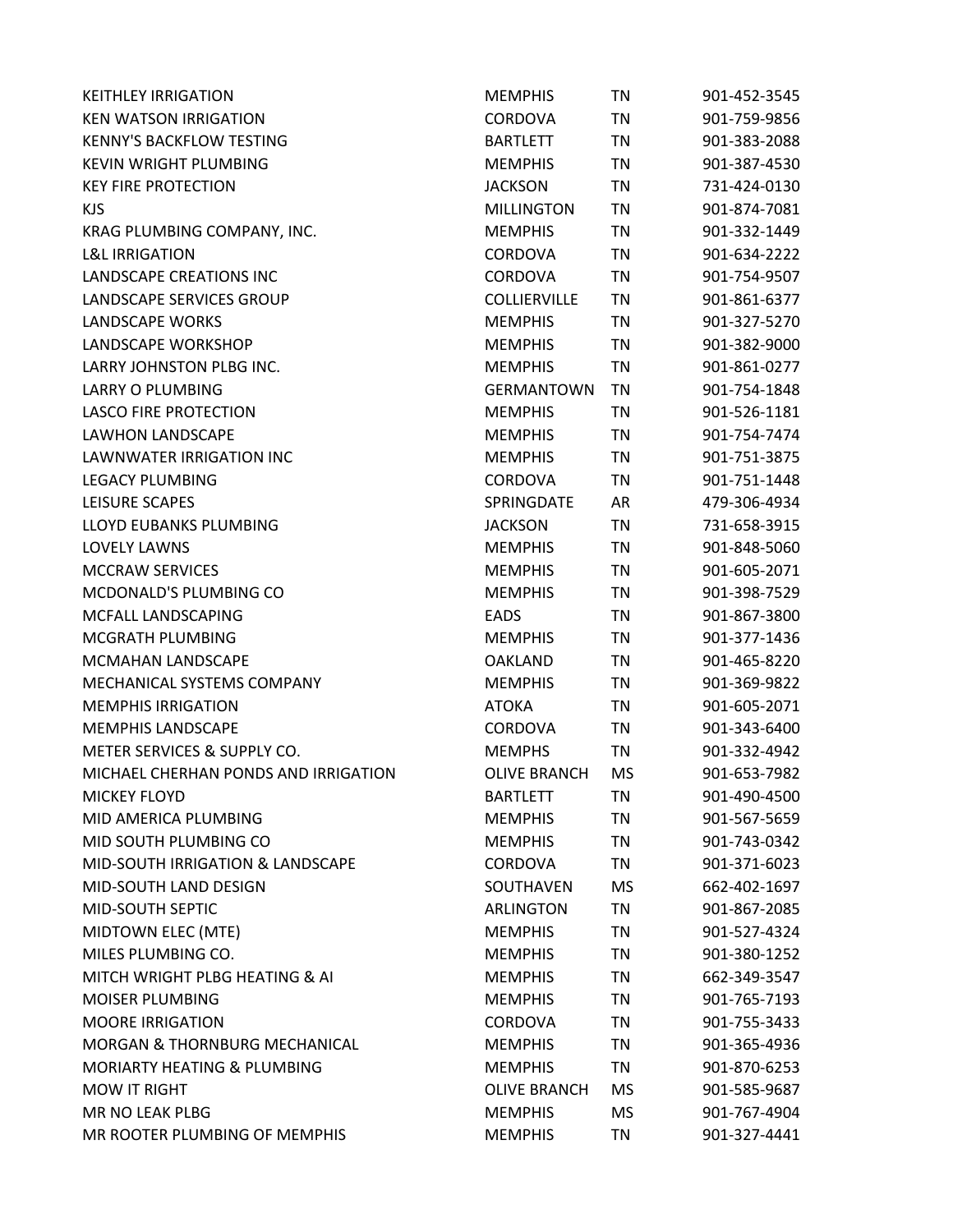| NATIONAL ECONOMY PLUMBERS         | <b>MEMPHIS</b>      | TN        | 901-278-4242 |
|-----------------------------------|---------------------|-----------|--------------|
| <b>NATURALLY GREEN</b>            | <b>MEMPHIS</b>      | TN        | 901-360-1766 |
| NATURE'S WAY LAWN & LANDSCAPING   | <b>CORDOVA</b>      | TN        | 901-331-0289 |
| <b>N-E TIME PLUMBING</b>          | <b>MEMPHIS</b>      | <b>TN</b> | 901-725-6262 |
| NEIGHBORHOOD PLUMBING SRVC        | <b>MEMPHIS</b>      | TN        | 901-368-3160 |
| NELSON PLUMBING, INC              | <b>MEMPHIS</b>      | TN        | 901-332-5676 |
| <b>ODOM PLUMBING</b>              | <b>MEMPHIS</b>      | TN        | 901-650-7223 |
| OLIVE BRANCH IRRIGATION SERVIC    | <b>OLIVE BRANCH</b> | MS        | 901-490-5526 |
| OLIVE BRANCH PLUMBING COMPANY     | <b>OLIVE BRANCH</b> | <b>MS</b> | 662-893-0346 |
| ONE CALL BACKFLOW                 | <b>POPE</b>         | <b>MS</b> | 901-326-5488 |
| <b>OUTDOOR CREATIONS</b>          | <b>COLLIERVILLE</b> | <b>TN</b> | 901-854-4440 |
| <b>OUTDOOR PROPERTY SOLUTIONS</b> | <b>OAKLAND</b>      | TN        | 901-734-1872 |
| <b>OWENS CONSTRUCTION</b>         | <b>BARTLETT</b>     | <b>TN</b> | 901-380-1171 |
| <b>OWENS IRRIGATION, INC.</b>     | <b>MEMPHIS</b>      | TN        | 901-380-1171 |
| PARADISE ALLSCAPES                | SOUTHAVEN           | <b>MS</b> | 662-404-2956 |
| PARKER IRRIGATION, LLC            | CORDOVA             | <b>TN</b> | 901-849-4971 |
| PAYNE PLUMBING                    | <b>OLIVE BRANCH</b> | <b>MS</b> | 662-342-1770 |
| PCI                               | <b>COLLIERVILLE</b> | <b>TN</b> | 901-853-0074 |
| PERKINS FIRE PRO INC.             | MAUMELLE            | AR        | 501-985-3233 |
| PERRY COOK LAWN SPRINKLERS        | <b>OLIVE BRANCH</b> | <b>MS</b> | 662-890-2675 |
| PERRY'S PLUMBING & BACKFLOW       | <b>MEMPHIS</b>      | TN        | 901-488-7604 |
| PETTIT'S LAWNSCAPES               | <b>MEMPHIS</b>      | <b>TN</b> | 901-458-8830 |
| PICTURE PERFECT LANDSCAPES        | <b>BARTLETT</b>     | <b>TN</b> | 901-658-8394 |
| <b>PLUMBEX</b>                    | <b>MEMPHIS</b>      | TN        | 901-372-8334 |
| PLUMBING CONTRACTORS              | <b>COLLIERVILLE</b> | <b>TN</b> | 901-853-0074 |
| PLUMBING WORKS, INC.              | <b>MEMPHIS</b>      | TN        | 901-870-2101 |
| POSTON LANDSCAPE                  | <b>GERMANTOWN</b>   | <b>TN</b> | 901-301-8103 |
| PRATER LAWNS                      | <b>ARLINGTON</b>    | TN        | 901-674-6228 |
| PRECISION PLUMBING CO., INC.      | <b>MEMPHIS</b>      | <b>TN</b> | 901-372-0036 |
| PRESLEY PLUMBING CO.              | <b>MEMPHIS</b>      | TN        | 901-685-0627 |
| PROMISED LANDSCAPING AND MORE     | <b>ARLINGTON</b>    | TN        | 901-570-6736 |
| PUFFER MECHANICAL ENG             | <b>GERMANTOWN</b>   | TN        | 901-461-4818 |
| PYE BARKER FIRE & SAFETY INC      | <b>ROSEWELL</b>     | GA        | 800-927-8610 |
| <b>R&amp;R PLUMBING</b>           | <b>COLLIERVILLE</b> | <b>TN</b> | 901-827-7449 |
| RADMER'S LANDSCAPE DESIGN CO.     | <b>MEMPHIS</b>      | TN        | 901-289-9803 |
| <b>RAIN DANCE IRRIGATION</b>      | <b>EADS</b>         | TN        | 901-854-5502 |
| <b>RAINMAN IRRIGATION</b>         | <b>MEMPHIS</b>      | TN        | 901-574-0873 |
| RAIN-TEK                          | <b>GERMANTOWN</b>   | TN        | 901-550-2441 |
| RAMSEY PLUMBING/HTG               | <b>CORDOVA</b>      | <b>TN</b> | 901-737-5151 |
| RAY E. BAKER PLUMBING             | <b>MEMPHIS</b>      | <b>TN</b> | 901-385-2222 |
| RED LEBLANC PLUMBING CO.          | <b>BARTLETT</b>     | <b>TN</b> | 901-335-2141 |
| <b>REYES IRRIGATION</b>           | <b>MEMPHIS</b>      | TN        | 901-301-0841 |
| RICH-WAY LANDSCAPE INC            | <b>COLLIERVILLE</b> | <b>TN</b> | 901-853-9590 |
| <b>RIVER CITY SPRINKLER</b>       | <b>CORDOVA</b>      | TN        | 901-758-8025 |
| ROCK CITY MECHANICAL, LLC         | <b>NASHVILLE</b>    | TN        | 615-251-3045 |
| ROTO ROOTER                       | CORDOVA             | <b>TN</b> | 901-737-3261 |
| RUCKER BRO'S PLUMBING             | <b>MEMPHIS</b>      | TN        | 901-743-3196 |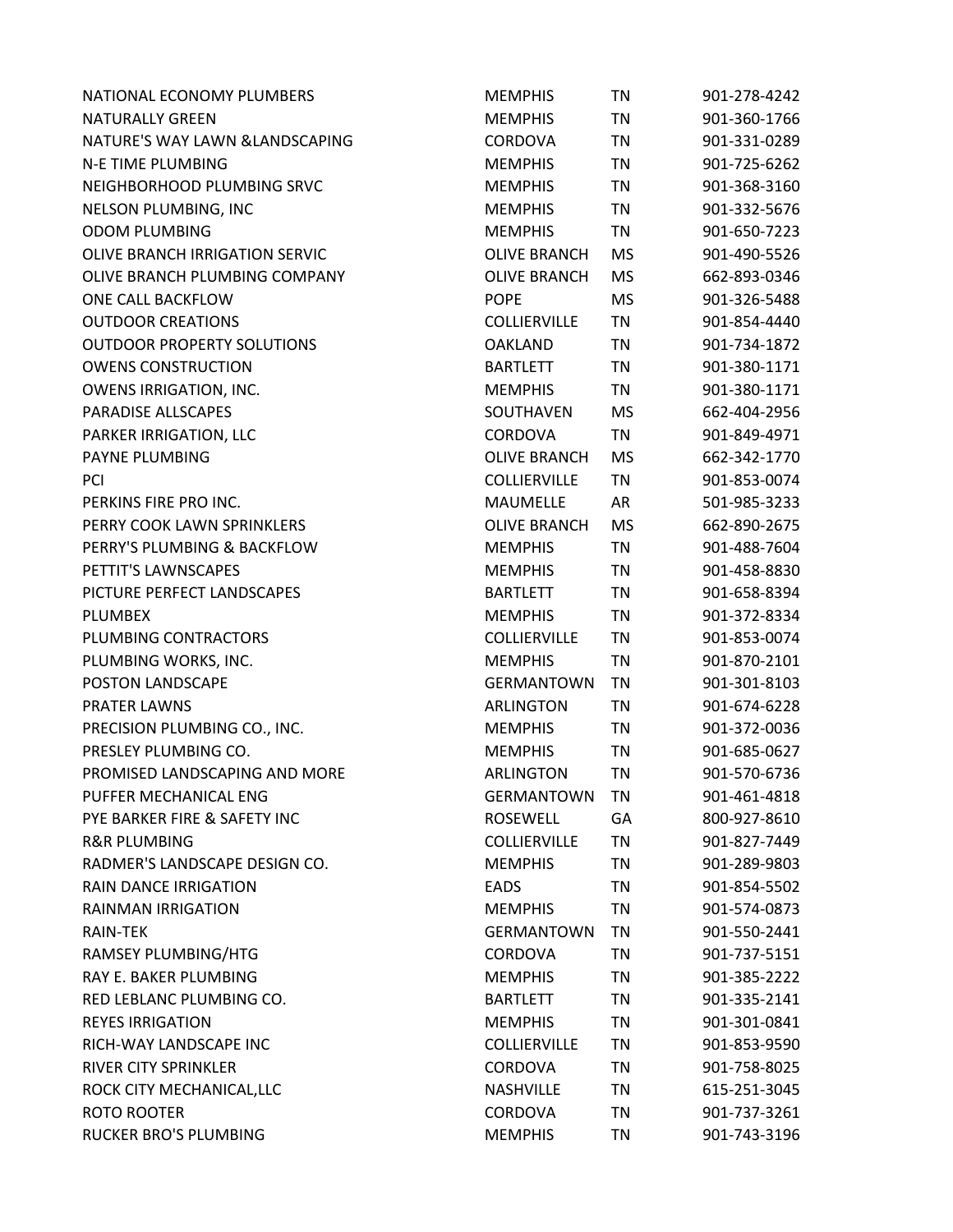| <b>RUNYON INDUSTRIES</b>                 | <b>MEMPHIS</b>      | TN        | 901-353-4484 |
|------------------------------------------|---------------------|-----------|--------------|
| <b>RUSHING PLUMBING</b>                  | <b>MEMPHIS</b>      | <b>TN</b> | 901-360-9224 |
| RYAN'S LAWN CARE SERVICES                | <b>ARLINGTON</b>    | TN        | 901-288-6372 |
| <b>S &amp; L SPRINKLER</b>               | <b>MEMPHIS</b>      | TN        | 901-458-4855 |
| S W EAVENSON & ASSOCIATES                | <b>ARLINGTON</b>    | TN        | 901-867-3575 |
| <b>SCHWEND LANDSCAPE</b>                 | <b>MEMPHIS</b>      | TN        | 901-756-5830 |
| SECURITY FIRE PROTECTION                 | <b>MEMPHIS</b>      | TN        | 901-362-6250 |
| SERVICE MASTER LANDSCAPE                 | <b>MEMPHIS</b>      | TN        | 901-681-0937 |
| SERVICE MASTER PLUMBING                  | <b>MEMPHIS</b>      | TN        | 866-971-4923 |
| <b>SERVICE SOLUTIONS</b>                 | <b>WEST MEMPHIS</b> | AR        | 870-225-8994 |
| <b>SHOWES MECHANICAL SERVICES</b>        | <b>OLIVE BRANCH</b> | MS        | 662-895-6100 |
| SIMPLEX GRINNELL FIRE PROTECTI           | <b>MEMPHIS</b>      | <b>TN</b> | 901-377-8020 |
| <b>SMART WATER IRRIGATION</b>            | ARLINGTON           | TN        | 901-382-8352 |
| <b>SMITH IRRIGATION</b>                  | CORDOVA             | TN        | 901-628-7033 |
| SMITH'S PLUMBING                         | <b>BARTLETT</b>     | <b>TN</b> | 901-290-1110 |
| SNYDER SERVICES PLUMBING                 | <b>MEMPHIS</b>      | TN        | 901-452-5953 |
| <b>SOLO LANDSCAPE</b>                    | <b>MEMPHIS</b>      | <b>TN</b> | 901-282-7918 |
| <b>SOUTH STAR PLUMBING</b>               | <b>MEMPHIS</b>      | TN        | 901-385-2705 |
| SOUTHERN BEST LANDSCAPE                  | <b>MEMPHIS</b>      | <b>TN</b> | 901-283-6201 |
| SOUTHERN INTERGRATED SERVICES            | <b>ATOKA</b>        | TN        | 901-840-3550 |
| SOUTHERN PLUMBING                        | <b>MEMPHIS</b>      | TN        | 901-458-0474 |
| SOUTHERN SPRAY/KEELING CO.               | <b>MEMPHIS</b>      | TN        | 901-363-4797 |
| SPECIAL OPS PLUMBING                     | CORDOVA             | TN        | 901-496-3474 |
| <b>SPLASH PLUMBING</b>                   | <b>MILLINGTON</b>   | <b>TN</b> | 901-873-2058 |
| <b>SPRING CREEK RANCH</b>                | <b>COLLIERVILLE</b> | <b>TN</b> | 901-827-3143 |
| SPRINKLER SYSTEMS LLC                    | <b>MEMPHIS</b>      | ΤN        | 901-388-4111 |
| <b>SRG PLUMBING</b>                      | SOUTHAVEN           | MS        | 662-349-1143 |
| STANFORD SPRINKLER SYSTEMS               | SOMERVILLE          | TN        | 901-832-7429 |
| <b>STATE SYSTEMS INC</b>                 | <b>MEMPHIS</b>      | TN        | 901-531-6550 |
| STEWART PLUMBING                         | SOUTHAVEN           | MS        | 662-342-9991 |
| <b>SUPERIOR FIRE PROTECTION</b>          | <b>JACKSON</b>      | TN        | 731-424-0310 |
| <b>SUPERIOR PLUMBING</b>                 | <b>MIDDLETON</b>    | TN        | 731-658-5592 |
| <b>TANKERSLEY PLUMBING</b>               | <b>HERNANDO</b>     | MS        | 901-282-6989 |
| <b>TAYLORMADE TESTING</b>                | <b>MEMPHIS</b>      | TN        | 901-509-7543 |
| TEEMS & DEMOVILLE MECHANICAL CONTRACTORS | <b>MEMPHIS</b>      | TN        | 901-365-1300 |
| THE RAIN MAKER                           | COLLIERVILLE        | <b>TN</b> | 901-853-7050 |
| THL PLUMBING                             | ARLINGTON           | TN        | 901-602-3911 |
| TIM BAKER PLUMBING CO.                   | <b>BARTLETT</b>     | TN        | 901-937-4880 |
| TIM FERGUSON PLUMBING                    | <b>MEMPHIS</b>      | TN        | 901-878-4030 |
| <b>TIPTON-SHELBY PLUMBING</b>            | <b>MUNFORD</b>      | TN        | 901-361-5599 |
| TOMMY LOVELACE PLUMBING CO.              | <b>MEMPHIS</b>      | TN        | 901-331-5491 |
| <b>TOTAL PLUMBING</b>                    | <b>MEMPHIS</b>      | TN        | 901-461-3377 |
| <b>TRI STATE IRRIGATION</b>              | <b>CORDOVA</b>      | TN        | 901-870-2226 |
| TRI-STATE PLUMBING                       | <b>MEMPHIS</b>      | TN        | 901-870-2226 |
| TRI-STATE SPRINKLER CORP.                | <b>MEMPHIS</b>      | TN        | 901-365-9616 |
| <b>TRUGREEN</b>                          | <b>MEMPHIS</b>      | TN        | 901-236-0204 |
| <b>TURF TECHNOLOGY</b>                   | <b>MOSCOW</b>       | <b>TN</b> | 901-854-7470 |